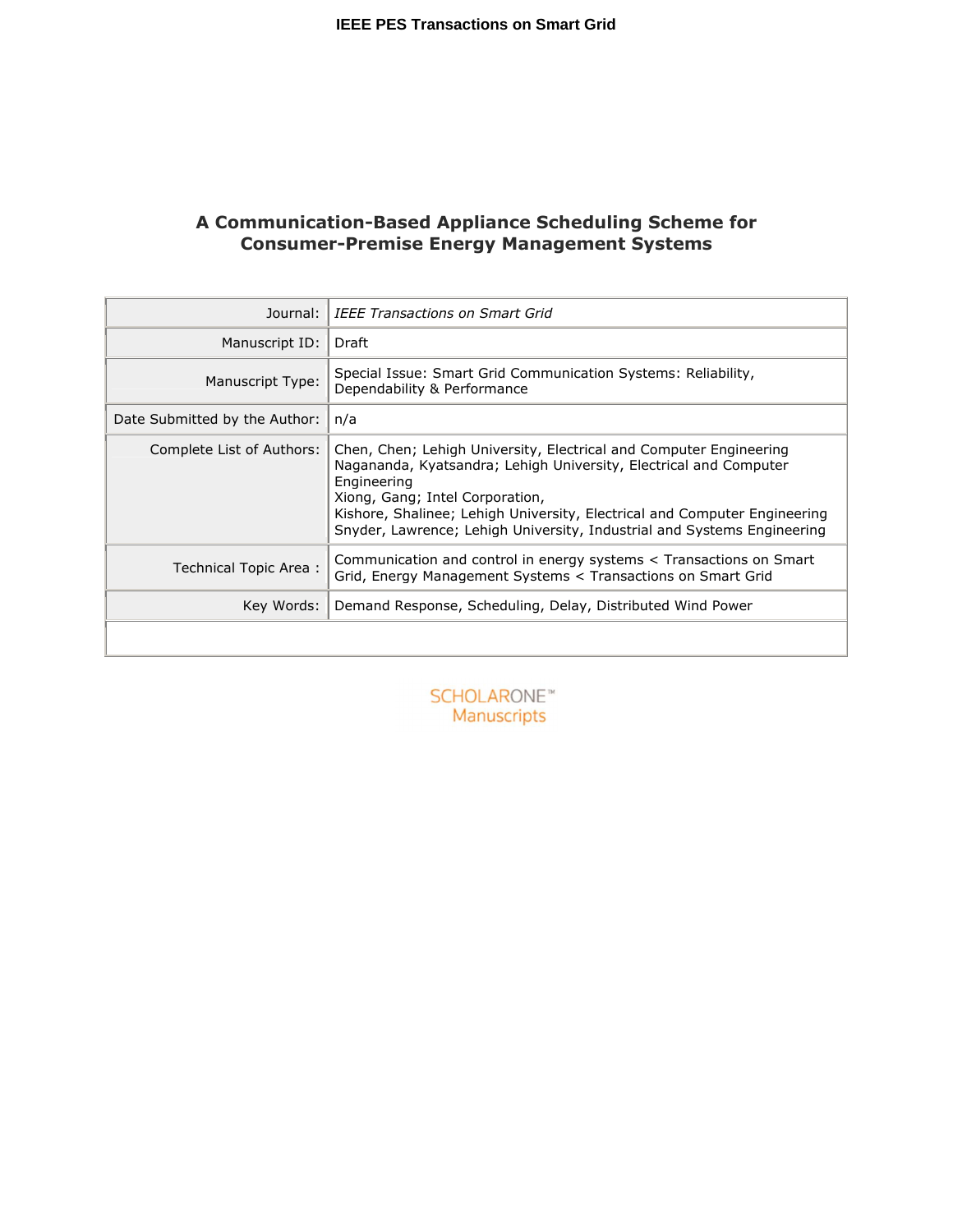# A Communication-Based Appliance Scheduling Scheme for Consumer-Premise Energy Management Systems

Chen Chen, K.G. Nagananda, Gang Xiong, Shalinee Kishore, *Member, IEEE* and Lawrence V. Snyder, *Member, IEEE*

*Abstract***—In this paper, a communication-based load scheduling protocol is proposed for in-home appliances connected over a home area network. Specifically, a joint access and scheduling approach for appliances is developed to enable in-home appliances to coordinate power usage so that the total energy demand for the home is kept below a target value. The proposed protocol considers both "schedulable" appliances which have delay flexibility, and "critical" appliances which consume power as they desire. An optimization problem is formulated for the energy management controller to decide the target values for each time slot, by incorporating the variation of electricity prices and distributed wind power uncertainty. We model the evolution of the protocol as a two-dimensional Markov chain, and derive the steady-state distribution, by which the average delay of an appliance is then obtained. Simulation results verify the analysis and show cost saving to customers using the proposed scheme.**

*Index Terms***—Demand Response, Scheduling, Delay, Distributed Wind Power**

# I. INTRODUCTION

**P**EAK demand hours, which happen for only a portion of time in any given year, renders the existing U.S. power time in any given year, renders the existing U.S. power grid less efficient. For example, 10% of all generation assets and 25% of distribution infrastructure are required for less than 400 hours per year, roughly 5% of the time [1]. One way to overcome this inefficiency is to modify demand, particularly during peak hours, which is the focus of *demand response* (DR) programs.

Future DR efforts will be enhanced by emerging *smart grid* infrastructure which provides greater information, flexibility and control to electricity suppliers, grid operators, and end-use consumers. A key feature of the smart grid is the smart meter which facilitates real-time information exchange between electricity service providers and their customers. One way in which service providers may influence consumer demand is to use the metering infrastructure to deliver "real-time" electricity prices, *e.g.*, once every fifteen minutes. The extent to which these time-varying prices may make overall demand more controllable (especially during peak hours) depends greatly on the consumer's ability to quickly and effectively respond

Manuscript received March 31, 2012.

to such pricing signals. Thus an equally important component of this DR approach is an *energy management controller* that incorporates prices and user preferences to provide consumers with electricity usage options that can save them money (presumably by curtailing loads during or shifting loads away from peak hours).

In the residential scenario, the EMC can make decisions for a particular residence or for a demand response aggregator which combines controllable loads from a collection of residences. In either case, we refer to the operating space of the EMC as the *consumer premise*, where the consumer could be and individual homeowner or an aggregator. In making these decisions, the EMC can decide to curtail loads or it can take advantage of the flexibility of certain types of appliances to change their load profiles. For instance, some appliances offer flexibility in the operation time (*e.g.*, dish washer or clothes washer/dryer) so that their start-time can be delayed under the constraint of a hard deadline. An important emerging class of appliances that provides even more flexibility in their power draw is electric vehicles (EVs); the power consumption of EVs can be modified as long as the total energy requirement is fulfilled by a given deadline. Such load shifting benefits both the grid and customers. From the grid's perspective, the reduced peak demand 1) lowers the cost of employing lessefficient generation; 2) alleviates transmission congestion; and 3) helps maintain grid stability during these critical peak hours. From the customer's perspective, shifting load to off-peak periods results in reduced electricity bills and occurrences of blackouts and brownouts.



Fig. 1. The consumer-premise energy management system

When implemented at the aggregate level, the EMC is directly controlling loads in individual residences and is thus participating in some type of *direct load control* (DLC),

60

C. Chen, K.G. Nagananda, and S. Kishore are with the Department of Electrical and Computer Engineering, Lehigh University, Bethlehem, PA 18015 USA (e-mail: {cchen,kgn209,skishore}@lehigh.edu)

L. V. Snyder is with the Department of Industrial and Systems Engineering, Lehigh University, Bethlehem, PA 18015 USA (e-mail:lvs2@lehigh.edu)

G. Xiong is with Intel Corporation, Portland, OR USA (e-mail: gxiong@lehigh.edu)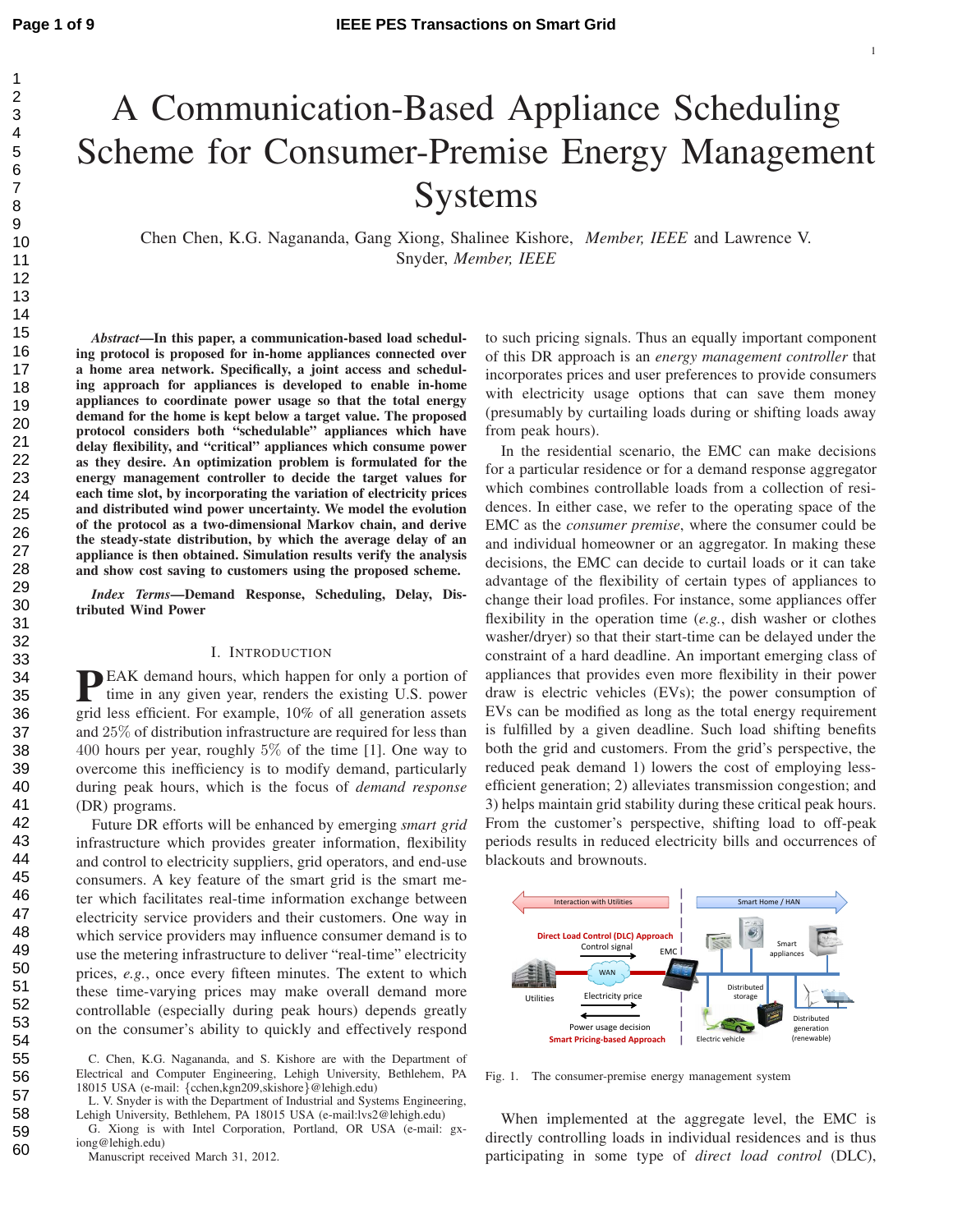$\overline{2}$ 

shown in Fig. 1. In such cases, individual homeowners make contractual agreements with a demand response aggregator (which could be a utility) which permits the aggregator to remotely control operations and energy consumption of certain appliances within the household. An aggregator with this scheduling ability can participate in the wholesale electricity markets as a DR resource [2], [3]. Most existing DLC programs issued by Independent System Operators (ISOs) are based on load curtailment; that is, the DR aggregator (*i.e.*, their EMCs) must make decisions about which loads to turn off during peak hours. Aside from being intrusive, these load curtailment solutions (which control each appliance directly) imply high communication complexity and must often deal with energy pay-back or load recovery. In [4], a DR mechanism is proposed in which the aggregator can further adaptively delay loads over a collection of households in a scalable manner. While this approach alleviates other shortcomings of existing DLC schemes, it is still an intrusive mechanism.

When EMCs operate in individual homes, the underlying DR mechanism is based on smart pricing, also shown in Fig. 1. In this scheme, residential customers are encouraged to individually and voluntarily manage their loads by means of some type of a time-varying price profile. The time-variable pricing can be either critical-peak pricing (CPP), time-of-use pricing (TOU), or real-time pricing (RTP). Based on these price profiles, the EMC (acting on behalf of the customer) can shift or change their power consumption with the goal to meet user preferences (*e.g.*, meet deadlines) while saving money. This scheme can bring wholesale price variations into the retail market and can be implemented by an aggregator/utility. Until now, only certain types of these schemes have been implemented in the residential setting [5], [6] but have recently gained a lot of attention. While this approach does not surrender control of appliances to entities outside the home, it has its own shortcomings. This includes calculation of stable pricing policies, ensuring timely delivery of these prices, and the wariness of customers towards price uncertainty.

Besides improving demand side management, the role of the EMC also involves managing and making better use of local renewable distributed energy resources (DERs). Existing regulations incentivize residential and small business consumers to install renewable resources like solar panels and wind turbines [7]. Several products and installation services of residential renewable DER are also currently available [8]. As the penetration of these devices increases, the customers using them will become increasingly interested in how to best manage the local electricity supply and demand in the face of future pricing based DR mechanisms.

In this paper, we focus on how a consumer premise communication network can be designed to permit load scheduling amongst flexible and controllable loads. The functionalities of the EMC are reduced in our model to calculating a threshold maximum power consumption for the premise (*e.g.*, the home). We present the calculation of this time-varying threshold power as an optimization which accounts for price variation and uncertainty due to local wind generation. Our proposed joint access and scheduling protocol describes how appliances access a common control channel so that this total maximum demand target is not exceeded for each time slot. The evolution of the protocol is modeled as a two-dimensional Markov chain. The average delay for an appliance can then be obtained from its steady state distribution. Unlike existing local area network (LAN) media access protocols (*e.g.*, Wi-Fi, G.hn, Zigbee), which could be used for one of several applications, our proposed scheme specifically addresses the load control problem. For in-home scenarios, relatively short control messages are occasionally exchanged; thus the approach can be easily implemented on higher data-rate LANs (such as those listed above) that support other applications as long as the load control messages are given transmission priority.

We also note that although we have framed our protocol for an individual consumer premise (*i.e.*, one in which an in-home EMC converts time-varying prices and local generation to time-varying threshold power levels), the proposed scheme could be also be used in aggregate programs (*e.g.*, as an alternative to existing DLC-type programs). Here, the utility/aggregator decides the target value for each home by optimizing its own cost function.<sup>1</sup> The in-home appliances can then use the proposed packet exchange algorithms to stay within the target value. The result is an aggregate scheme that is less intrusive (*e.g.*, preserves privacy of the individual homeowner); and since the control tasks are conducted in a distributed way, communication complexity is no longer an issue.

Finally, we note that unlike existing studies on EMC design (*e.g.*, [9], [10], [11], [12]), the energy management approach presented here is tightly coupled with the underlying communication algorithm among the appliances. Initial results of this work have been presented in [13], [14]. In this paper, we additionally formulate the EMC's optimization of the target power value that accounts for both price variation and distributed wind power uncertainty. To do so, we employ the Markov Chain Monte Carlo (MCMC) method to describe the stochastic property of power generation from wind turbines. Simulation results verify our analysis and show customers' savings using this proposed scheme.

The remainder of the paper is organized as follows. Section II describes the joint access and scheduling scheme of the appliances. Section III derives the average delay of an appliance for this scheme using the Markov chain model. Section IV formulates the EMC optimization for the target power. Section V provides numerical results and we conclude our discussion in Section VI.

#### II. ACCESS AND SCHEDULING SCHEME FOR APPLIANCES

# *A. Protocol Description*

We assume a HAN with  $N$  appliances that share a common control channel. Time is segmented into *scheduling frames*, which are of the order of several (*e.g.*, 5) minutes, and there may be multiple scheduling frames in the duration between pricing updates. Due to the long frame and short packet

<sup>&</sup>lt;sup>1</sup>This calculation can again be done by an aggregate level EMC using our proposed optimization,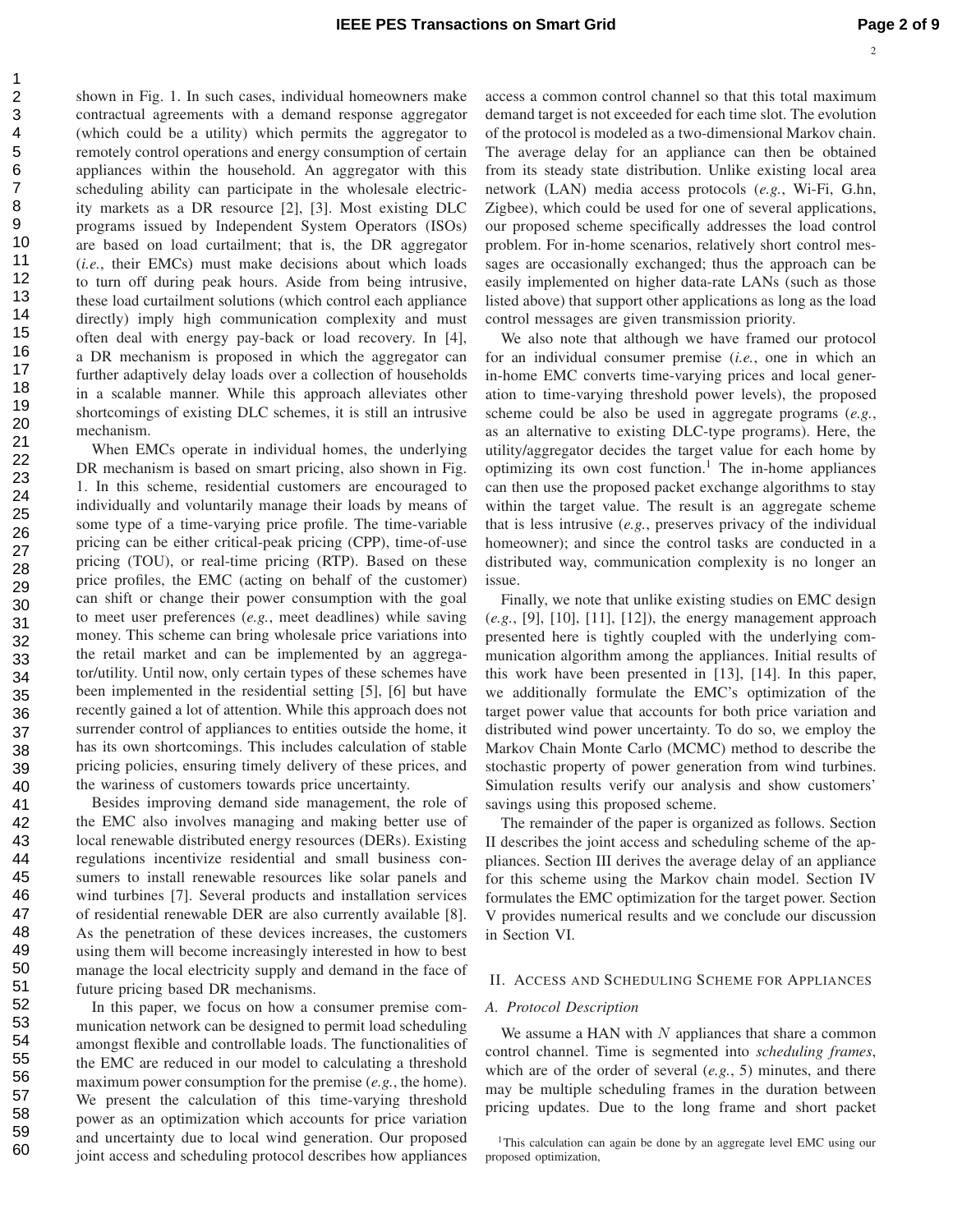durations in the proposed scheme, we assume that collisions occur on the control channel with negligible probability. We define the *active set*  $(A_t)$  as the set of appliances which are operating during time t. We also assign a *leader* appliance  $(\ell_t)$  that broadcasts beacon signals and makes admission control decisions during time  $t$ . In a centralized scheme, the EMC could be the (static) leader; or in a distributed scheme,

any one of the appliances in  $A_t$  can be the leader. Later in this section, we present a possible leader assignment approach. Two types of appliances are considered in the home:

- 1) *Critical appliances*, that must join  $A_t$  immediately. Examples include lighting, medical devices, laptops, TV, *etc*.
- 2) *Schedulable appliances*, that can be powered on with a tolerable delay.

We first consider the case with only schedulable appliances and then discuss modifications to include critical appliances. Fig. 2 shows the frame structure of the proposed mediaaccess and scheduling protocol. The frame consists of three phases: power update, power request and power scheduling, with duration  $T_1$ ,  $T_2$  and  $T_3$ , respectively.



Fig. 2. Frame structure of proposed protocol

*1) Power Update Phase*  $(T_1)$ : Any active appliance which finishes its power usage sends a power update message (PUM) packet, indicating the amount of power the appliance is releasing. Any appliance that completes operation during the other two phases waits until the next power update phase to transmit the PUM packet. At the end of the power update phase, the leader appliance  $\ell_t$  calculates the remaining power budget:

$$
\mathcal{P}_r^{(t)} = \mathcal{P}_{\max,t} - \sum_{j \in \mathcal{A}_t} \mathcal{P}_j,\tag{1}
$$

where  $\mathcal{P}_r^{(t)}$  is the remaining power at time t,  $\mathcal{P}_{\text{max},t}$  is the total demand target value and  $\mathcal{P}_j$  is the power usage for an appliance  $j$  when on. The leader then broadcasts this information in the beacon signal, which marks the start of the second phase.

2) Power Request Phase  $(T_2)$ : This phase is divided into time slots. In the first slot, the leader appliance sends out a beacon signal indicating the remaining power budget  $\mathcal{P}_r^{(t)}$ . Any (schedulable) appliance,  $i$ , which wishes to join the active set listens to the control channel and, upon receiving the leader's beacon signal, compares its requested power level with the remaining power budget. If its requested demand exceeds the remaining power budget, i.e.,  $\mathcal{P}_i \geq \mathcal{P}_r^{(t)}$ , then appliance  $i$  will defer requesting access to the active set until the next time frame. Otherwise, it attempts joining the active set in the current frame. Appliances that pass this "power check" enter into the *feasible appliance set*  $(\mathcal{F}_t)$ .

In order to be scheduled to power on, each appliance in  $\mathcal{F}_t$ waits for a random number of time slots (uniformly distributed over  $[1, w]$ , where w is the number of slots in this phase), and then sends out a power request message (PRM) packet to request the power usage. Appliances in  $\mathcal{F}_t$  whose PRM packets are received correctly by the leader enter into the *admissible appliance set*  $(\mathcal{D}_t)$ . During this time, the leader monitors the control channel and collects all the power request information.

*3) Power Scheduling Phase (T<sub>3</sub>): During this phase, the* leader appliance makes an admission control decision, *i.e.*, decides which (schedulable) appliances in  $\mathcal{D}_t$  can join the active set. These appliances form the *newly admitted appliance set*  $(\mathcal{N}_t)$ . Several admission control methods will be discussed later in this section. The leader then broadcasts a power scheduling message (PSM) packet, heard by all (including active) appliances. Upon reception of the PSM packet, the appliances in  $\mathcal{N}_t$  start consuming power immediately. Any non-admitted appliances will wait until next frame to request again. The format of PUM, PRM, and PSM packets is detailed in [13].

In the case that there is no EMC in the home (*e.g.*, if the aggregator/utility determines the target power and send this to the home), the first appliance which powers on will be the leader and sends out the beacon signal to synchronize all appliances in the system. Subsequently, the last admitted appliance (the one listed last in the PSM message) is the leader for the upcoming frame. Thus, the role of the leader could potentially change from one frame to the next.

#### *B. Admission Control Methods (ACM)*

m

When the total request power is greater than the remaining power budget, *i.e.*,  $\sum_{i \in \mathcal{D}_t} \mathcal{P}_i \geq \mathcal{P}_{\max,t} - \sum_{j \in \mathcal{A}_t} \mathcal{P}_j$ , the leader appliance makes an admission decision. We consider the following ACMs, though others are possible:

*1) Random ACM:* The leader appliance randomly removes appliances from the admissible set  $\mathcal{D}_t$  to meet  $\mathcal{P}_{\text{max},t}$ :

Step 1: Randomly remove appliance i from  $\mathcal{D}_t$ . Let  $\mathcal{D}_t$  =  $\mathcal{D}_t \setminus \{i\}$  and calculate  $\mathcal{P}_l = \sum_{i \in \mathcal{D}_t \cup \mathcal{A}_t} \mathcal{P}_i - \mathcal{P}_{\max,t}$ .

Step 2: If  $P_l \leq 0$ , set  $\mathcal{N}_t = \mathcal{D}_t$  and stop; else go to Step 1.

*2) Max-Power Oriented ACM:* The leader appliance maximizes the total additional power supported without exceeding the remaining power budget:

$$
\max_{x_i} \sum_{i \in \mathcal{D}_t} x_i \mathcal{P}_i
$$
\n
$$
\text{s.t.} \sum_{i \in \mathcal{D}_t} x_i \mathcal{P}_i \le \mathcal{P}_{\text{max},t} - \sum_{j \in \mathcal{A}_t} \mathcal{P}_j
$$
\n
$$
x_i \in \{0, 1\}.
$$
\n
$$
(2)
$$

This is a classical  $0 - 1$  knapsack problem, and can be solved using various existing approaches, *e.g.*, [15]. The newly admitted set can be chosen as  $\mathcal{N}_t = \{i | x_i = 1, i \in \mathcal{D}_t\}.$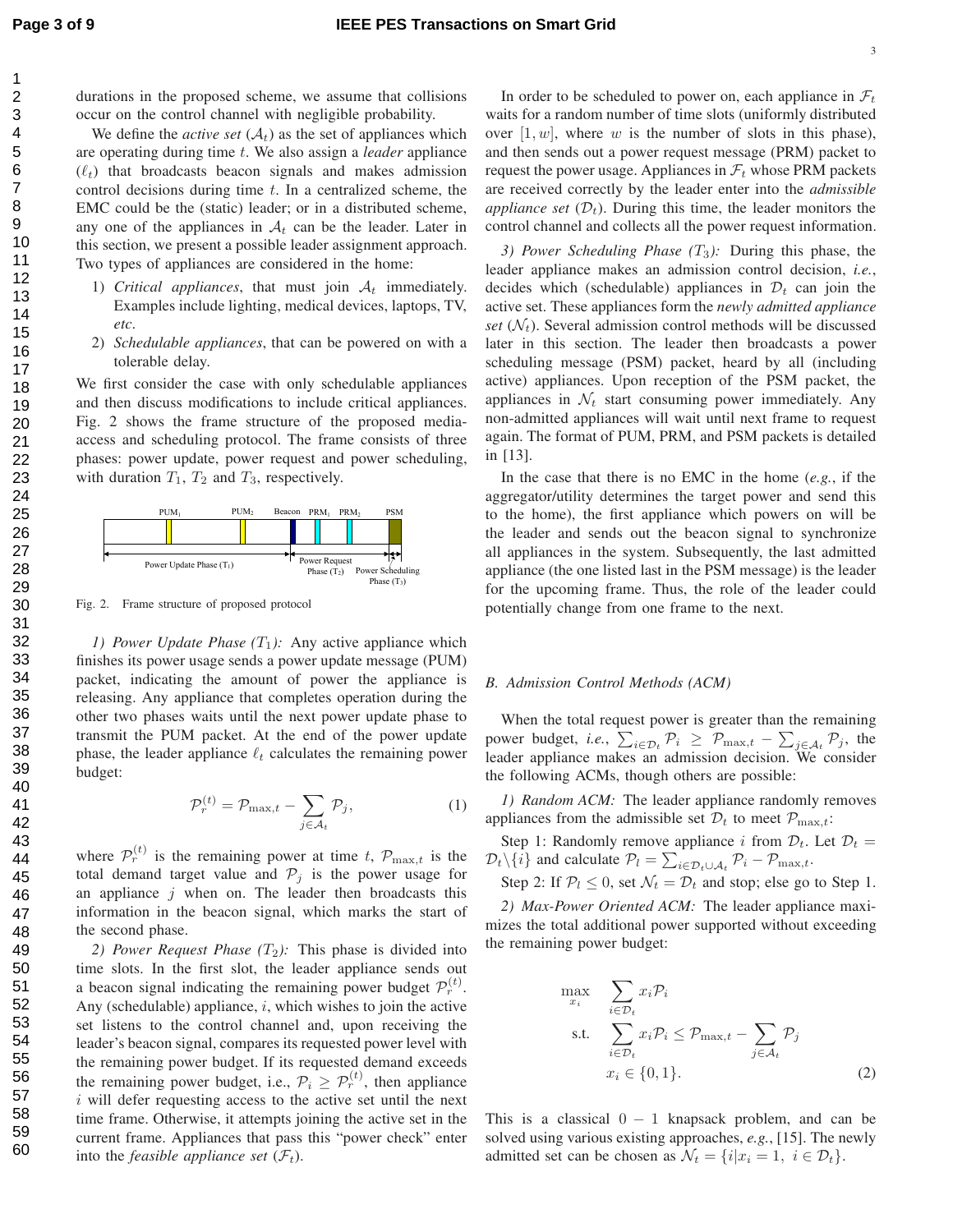*3) Max-Appliance Oriented ACM:* The leader appliance selects in a way to support maximum number of appliances:

$$
\max_{x_i} \sum_{i \in \mathcal{D}_t} x_i
$$
\n
$$
\text{s.t.} \sum_{i \in \mathcal{D}_t} x_i \mathcal{P}_i \leq \mathcal{P}_{\max, t} - \sum_{j \in \mathcal{A}_t} \mathcal{P}_j
$$
\n
$$
x_i \in \{0, 1\}. \tag{3}
$$

The optimization problem in (3) can be solved by first sorting the requested power of individual appliances in an ascending order. Without loss of generality, we assume that  $P_1 \le P_2 \le$  $\cdots \leq \mathcal{P}_{|\mathcal{D}_t|}$ , where  $|\cdot|$  denotes the cardinality of a set. Then,

$$
\mathcal{N}_t = \left\{ \left\{ 1, \cdots, \max\{i_{\mathcal{S}}\} \right\} \middle| \sum_{k=1}^{i_{\mathcal{S}}} \mathcal{P}_k \leq \mathcal{P}_{\max, t} - \sum_{j \in \mathcal{A}_t} \mathcal{P}_j \right\}.
$$

#### *C. Critical Appliance Consideration*

When a critical appliance has a power request, it starts operating immediately and sends out PRM packets over the control channel. If there is sufficient power budget to support this appliance, the leader simply needs to adjust the remaining power level for use in admission control. Since all active appliances have access to the control channel, they too can update their measurement of the remaining power to account for the critical appliance's power usage.

On the other hand, if there is not enough remaining power to accommodate the current usage, then the leader must employ a *curtailment control method* (CCM). Towards this end, the leader constructs the *curtailable appliance set*  $(C_t)$  from the active set at each time t. If  $C_t \neq \emptyset$ , the leader selects a member of  $C_t$  that needs to be removed from  $A_t$ . Similar to ACM, the CCM adopted by the leader has three criteria: *random curtailment*; *min-power curtailment*; and *min-appliance curtailment*. The reader is referred to [13] for details, where we also discussed the case when  $C_t = \emptyset$ , and modification of the protocol when adding deadlines to the appliances.

We would also like to make a note about dynamic appliances (*e.g.*, heating-cooling systems). It is possible to consider these appliances as critical under our current model. Alternatively, we could consider them as a third category of appliances, which are critical in that they need to be on during a hot summer day but offer some degree of flexibility in terms of how often and how long they turn on/off. Modeling them as a third category of appliance would make for more efficient schedules since they would incorporate their load patterns when making admission/curtailment decisions. The resulting optimization would, however, be far more complicated. To keep this paper more focused, we exclude such extensions from our discussions here.

#### III. MARKOV CHAIN ANALYSIS OF THE PROTOCOL

In this section, we analyze the delay performance of the proposed joint access and scheduling protocol for appliances, by modeling the stochastic behavior of the protocol as a two-dimensional discrete-time Markov chain, and deriving its stationary distribution. First, we define some additional appliance sets as follows:

 $\mathcal{R}_t$ : *Released appliance set*, comprising appliances that release power (indicating completion of usage cycle) during time  $t$ ;

 $\mathcal{J}_t$ : *Joining appliance set*, consisting of appliances that wish to join  $A_t$  during time t;

 $\mathcal{I}_t$ : *Arrival appliance set*, which contain appliances that request to power-on during time  $t$ .

### *A. Power Usage Statistic*

We assume a finite number  $L$  of power levels for all appliances. Let  $\varepsilon_l$  denote the *l*-th power level, and without loss of generality we assume  $\varepsilon_l = l \varepsilon$ . Appliances' power draws are assumed to be random, with probability mass function (PMF) for appliance with power level  $P = l\varepsilon$  as

$$
p_l \triangleq \Pr(\mathcal{P} = l\varepsilon).
$$

For a set of  $\omega$  appliances and each appliance with power usage  $\mathcal{P}_i$ , let  $\mathcal{P}_{\Sigma} = \sum_{i=1}^{\infty} \mathcal{P}_i$  denote the overall power usage of appliances. Then the PMF of  $\mathcal{P}_{\Sigma}$  can be written as

$$
\phi_{\Sigma}(\omega, l_0) \triangleq \Pr(\mathcal{P}_{\Sigma} = l_0 \varepsilon) = \sum_{\Omega} p_{l_1} \cdot p_{l_2} \cdots p_{l_{\omega}}, \quad (4)
$$

where

$$
\Omega = \left\{ (l_1, \ldots, l_\omega) \in \mathbb{L}^\omega \middle| \sum_{i=1}^\omega l_i = l_0, \ \mathbb{L} = \{1, \ldots, L\} \right\},
$$
  

$$
l_0 \in \{\omega, \omega + 1, \cdots, \omega L\}.
$$

The cumulative distribution function (CDF) of  $\mathcal{P}_{\Sigma}$  is, therefore, given by

$$
\Pr\left(\mathcal{P}_{\Sigma} \leq \bar{\mathcal{P}}\right) = \sum_{l_0=\omega}^{\lfloor \bar{\mathcal{P}}/\varepsilon \rfloor} \phi_{\Sigma}(\omega, l_0). \tag{5}
$$

#### *B. Two-dimensional Discrete-time Markov Chain Model*

Define the state  $S(t) = \{|\mathcal{A}_t|, |\mathcal{J}_t|| |\mathcal{A}_t| + |\mathcal{J}_t| \leq N\}$ , for time slot  $t$ , indicating the number of active appliances and the number of appliances that wish to power on, respectively. The evolution of  $S(t)$  can be modeled as two-dimensional discretetime Markov chain. From the structure of the protocol (see Fig. 2), we have

$$
\mathcal{A}_t = \mathcal{A}_{t-1} \cup \mathcal{N}_{t-1} \setminus \mathcal{R}_t \Rightarrow |\mathcal{A}_t| = |\mathcal{A}_{t-1}| + |\mathcal{N}_{t-1}| - |\mathcal{R}_t|;
$$
\n
$$
\mathcal{J}_t = \mathcal{J}_{t-1} \cup \mathcal{I}_t \setminus \mathcal{N}_{t-1} \Rightarrow |\mathcal{J}_t| = |\mathcal{J}_{t-1}| - |\mathcal{N}_{t-1}| + |\mathcal{I}_t|;
$$
\n
$$
\mathcal{N}_t \subseteq \mathcal{D}_t \subseteq \mathcal{F}_t \subseteq \mathcal{J}_t \Rightarrow |\mathcal{N}_t| \le |\mathcal{D}_t| \le |\mathcal{F}_t| \le |\mathcal{J}_t|.
$$

Let  $\Theta^{(t)}_A$  $A_{\mathcal{A},\mathcal{J}}^{(i)}(i,j)$  indicate the event that  $S(t) = \{i,j\}$ , *i.e.*, in time t,  $|\mathcal{A}_t| = i$ , and  $|\mathcal{J}_t| = j$ . The state transition probability  $Pr(\Theta_A^{(t)})$  $\mathcal{A}_{\mathcal{A},\mathcal{J}}^{(t)}(i,j) \big| \Theta_{\mathcal{A},\mathcal{J}}^{(t-1)}$  $\left(\begin{matrix} (t-1) \\ A,\mathcal{J} \end{matrix}\right)$  for this two-dimensional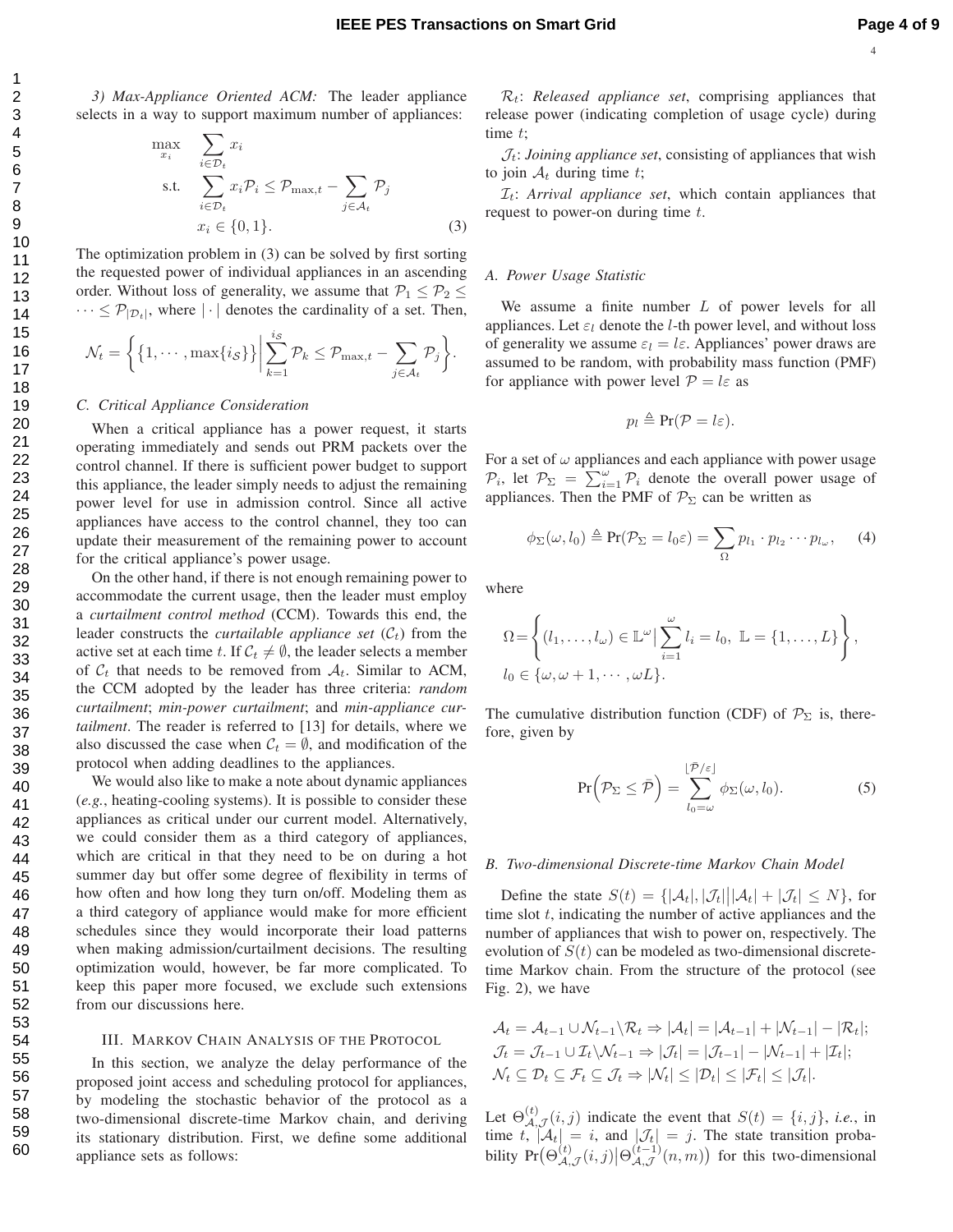4 5 6 7 8 9 10 11 12 13 14 15 16 17 18 19 20 21 22 23 24 25 26 27 28 29 30 31 32 33 34 35 36 37 38 39 40 41 42 43 44 45 46 47 48 49 50 51 52 53 54 55 56 57 58 59

60

Markov chain can be obtained as follows:

$$
\Pr(\Theta_{\mathcal{A},\mathcal{J}}^{(t)}(i,j)|\Theta_{\mathcal{A},\mathcal{J}}^{(t-1)}(n,m))
$$
\n=Pr(|\mathcal{N}\_{t-1}|-|\mathcal{R}\_t|=i-n,|\mathcal{N}\_{t-1}|-|\mathcal{I}\_t|=m-j|\Theta\_{\mathcal{A},\mathcal{J}}^{(t-1)}(n,m))\n  
\n=  $\sum_{k=0}^{k_0} \Pr(|\mathcal{N}_{t-1}|-|\mathcal{R}_t|=i-n,|\mathcal{N}_{t-1}|-|\mathcal{I}_t|=m-j,$   
\n
$$
|\mathcal{N}_{t-1}|=k|\Theta_{\mathcal{A},\mathcal{J}}(n,m))
$$
\n=  $\sum_{k=0}^{k_0} \Pr(|\mathcal{R}_t|=k+n-i||\mathcal{N}_{t-1}|=k, \Theta_{\mathcal{A},\mathcal{J}}^{(t-1)}(n,m))$   
\n $\times \Pr(|\mathcal{I}_t|=k+j-m||\mathcal{N}_{t-1}|=k, \Theta_{\mathcal{A},\mathcal{J}}^{(t-1)}(n,m))$   
\n $\times \Pr(|\mathcal{N}_{t-1}|=k|\Theta_{\mathcal{A},\mathcal{J}}^{(t-1)}(n,m))$   
\n=  $\sum_{k=0}^{k_0} \frac{(\mu T_f)^{k+n-i} (\lambda T_f)^{k+j-m}}{(k+n-i)!(k+j-m)!} e^{-(\mu+\lambda)T_f}$   
\n $\times \Pr(|\mathcal{N}_{t-1}|=k|\Theta_{\mathcal{A},\mathcal{J}}^{(t-1)}(n,m)),$  (6)

where  $k_0 = \min\{m, N - n\}$ . Here, we assume  $|\mathcal{I}_t|$  and  $|\mathcal{R}_t|$ to independently follow the Poisson distribution with rate  $\lambda$ and  $\mu$ , respectively. The second term in (6) can be written as

$$
\Pr(|\mathcal{N}_t| = k | \Theta_{\mathcal{A}, \mathcal{J}}^{(t)}(n, m))
$$
\n
$$
= \sum_{p=k}^{m} \sum_{q=k}^{p} \Pr(|\mathcal{N}_t| = k, |\mathcal{D}_t| = q, |\mathcal{F}_t| = p | \Theta_{\mathcal{A}, \mathcal{J}}^{(t)}(n, m))
$$
\n
$$
= \sum_{p=k}^{m} \sum_{q=k}^{p} \Pr(|\mathcal{F}_t| = p | \Theta_{\mathcal{A}, \mathcal{J}}^{(t)}(n, m))
$$
\n
$$
\times \Pr(|\mathcal{D}_t| = q | |\mathcal{F}_t| = p, \Theta_{\mathcal{A}, \mathcal{J}}^{(t)}(n, m))
$$
\n
$$
\times \Pr(|\mathcal{N}_t| = k | |\mathcal{D}_t| = q, |\mathcal{F}_t| = p, \Theta_{\mathcal{A}, \mathcal{J}}^{(t)}(n, m))
$$
\n
$$
\times \Pr(|\mathcal{N}_t| = k | |\mathcal{D}_t| = q, |\mathcal{F}_t| = p, \Theta_{\mathcal{A}, \mathcal{J}}^{(t)}(n, m))
$$
\n(7)

*1) Calculation of*  $P_0$ *:* Given *n* active appliances and *m* appliances which wish to join  $A_t$ ,  $m - p$  appliances can not pass the power check, *i.e.*, their individual power request levels are greater than the remaining power budget. The probability that an appliance  $i \in \mathcal{J}_t$  has its individual power request levels less than the remaining power budget is given by

$$
\alpha_n \triangleq \Pr\left(\mathcal{P}_i \leq \mathcal{P}_{\max,t} - \sum_{j \in \mathcal{A}_t} \mathcal{P}_j \middle| |\mathcal{A}_t| = n\right) = \sum_{l_0 = n+1}^{\lfloor \mathcal{P}_{\max,t}/\varepsilon \rfloor} \phi_{\Sigma}(n+1, l_0).
$$

Thus,  $P_0 = \binom{m}{p} \alpha_n^p (1 - \alpha_n)^{m-p}$ .

2) Calculation of  $P_1$ : Given p appliances, exactly p appliances' packets can be successfully received and  $p - q$ appliances collide with each other when transmitting the PRM packets during the power request phase.

$$
P_1 = Pr(|\mathcal{D}_t| = q||\mathcal{F}_t| = p)
$$
  
= Pr(p - q collisions | q successes, |\mathcal{F}\_t| = p)  

$$
\times \underbrace{Pr(q \text{ successes}||\mathcal{F}_t| = p)}_{P_{11}},
$$
 (8)

where  $P_{11} = \frac{w!}{w^q(w-q)!}$ . Let h denote the number of successful power request packets sent among the remaining  $p - q$  appliances given the conditions in P<sub>10</sub>. Therefore,  $P_{10} = Pr(h= 0) = 1 - Pr(h \ge 1)$ , where  $h \ge 1$  signifies that, among  $p - q$  appliances' packets, at least one packet can be successfully received. Further, these packets can only choose a back-off value among  $w-q$  numbers. Let  $G_i$  denote the event that the *i*-th appliance out of  $p - q$  successfully transmits its packet given the conditions in  $P_{10}$ . Thus,

$$
P_{10} = 1 - Pr(h \ge 1) = 1 - Pr\left(\bigcup_{i=1}^{p-q} G_i\right)
$$
  
=  $1 - \sum_{j=1}^{p-q} (-1)^{j-1} {p-q \choose j} \frac{(w-q)!(w-q-j)^{p-q-j}}{(w-q)^{p-q}(w-q-j)!}$ . (9)

*3) Calculation of*  $P_2$ : Given *n* active appliances and q appliances in  $\mathcal{D}_t$ , k appliances can be granted admission by the leader appliance. We employ random ACM to analyze the admission success probability, where, given  $|\mathcal{D}_t| = q$ , q steps may exist for admission control. The *admissible set* at the  $(i + 1)$ <sup>th</sup> step is denoted  $\mathcal{D}_t^{(i)}$ . Initially, we have  $\mathcal{D}_t^{(0)} = \mathcal{D}_t$ . Fig. 3 shows the admission success probability given  $|\mathcal{D}_t| = q$ 



Fig. 3. Admission success probability given  $|\mathcal{D}_t| = q$  and  $|\mathcal{A}_t| = n$ .

and  $|A_t| = n$ .  $P_2$  can be regarded as the admission success probability at the  $(q - k + 1)$ -th step, and can be written as

$$
P_2 = Pr(|\mathcal{N}_t| = k||\mathcal{D}_t| = q, |\mathcal{A}_t| = n)
$$
  
\n
$$
= Pr(\text{admission success}|\Psi_{\mathcal{A},\mathcal{D}}(n,q), |\mathcal{D}_t^{(q-k)}| = k)
$$
  
\n
$$
\times Pr(|\mathcal{D}_t^{(q-k)}| = k|\Psi_{\mathcal{A},\mathcal{D}}(n,q))
$$
  
\n
$$
= \beta_{q-k} \prod_{j=0}^{q-k-1} (1 - \beta_j)
$$
 (10)

where  $\Psi_{\mathcal{A},\mathcal{D}}(n,q) = \{|\mathcal{A}_t| = n, |\mathcal{D}_t| = q\}$ . Given  $\mathcal{D}_t^{(i)}$ , the admission success probability  $\beta_i$  indicates the probability that the total request power level in  $\mathcal{D}_t^{(i)}$  is less than the remaining power budget, *i.e.*,

$$
\beta_i \stackrel{\text{def}}{=} \Pr(\text{admission success} \mid |\mathcal{A}_t| = n, |\mathcal{D}_t^{(i)}| = q - i)
$$
\n
$$
= \sum_{l_0 = q - i + n}^{\lfloor \mathcal{P}_{\text{max}}/\varepsilon \rfloor} \phi_{\Sigma}(q - i + n, l_0), \tag{11}
$$

 $i = 0, \dots, q - 2$  and  $\beta_{q-1} = 1$ . Finally, given P<sub>0</sub>, P<sub>1</sub> and P<sub>2</sub>, we compute the state-transition probability given by (6).

# *C. Steady-state Distribution*

Let  $\pi_{n,m} \triangleq \lim_{t \to \infty} \Theta_{\mathcal{A}_{\lambda}}^{(t)}$  $\mathcal{A}_{\mathcal{A},\mathcal{J}}^{(t)}(n,m)$  denote the steady-state distribution. For  $(N + 1)(N + 2)/2$  states, the steady-state distribution vector is  $\boldsymbol{\pi} \triangleq [\pi_{0,0}, \pi_{0,1}, \cdots, \pi_{N,0}]$ . The steadystate distribution is obtained by solving  $\pi = \pi P$  and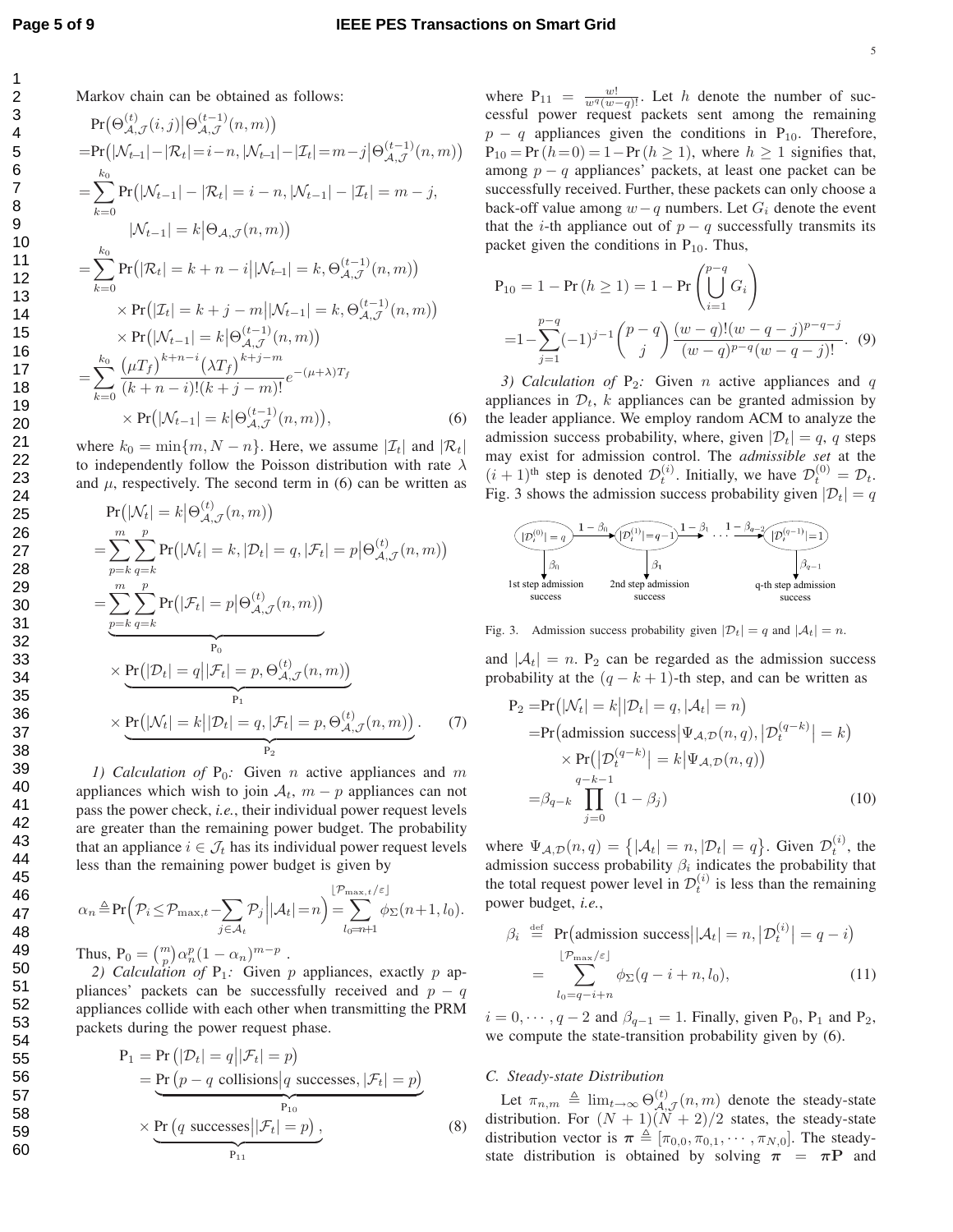$\pi \mathbf{1}^T = 1$ , where the state-transition probability matrix **P** is given by (6). The marginal PMF for  $|\mathcal{A}_t|$  and  $|\mathcal{J}_t|$  can be computed as:  $\pi_n \triangleq Pr(|\mathcal{A}_t| = n) = \sum_{m=0}^{N-n} \pi_{n,m}$ ; and  $\pi_m \triangleq Pr(|\mathcal{J}_t| = m) = \sum_{n=0}^{N-m} \pi_{n,m}$ . For further analysis, we define the following probabilities:

$$
\xi_p \triangleq \Pr(|\mathcal{F}_t| = p) = \sum_{n=0}^{N} \sum_{m=0}^{N-n} \pi_{n,m} P_0,
$$
\n(12)

$$
\zeta_{n,q} \triangleq \Pr(|\mathcal{A}_t| = n, |\mathcal{D}_t| = q) = \sum_{m=0}^{N-n} \sum_{p=q}^{m} \pi_{n,m} \mathbf{P}_0 \mathbf{P}_1.
$$
 (13)

#### *D. State-transition Diagram*

Fig. 4 shows the state transition diagram of the protocol, for one arbitrary appliance  $i$  in the system. Six states are



Fig. 4. State transition diagram for an arbitrary appliance.

considered for the appliance in this protocol, details of which are presented in [14].

#### *E. State-transition Probability*

We now compute the power check success probability  $(P_{PC})$ , contention success probability  $(P_{CA})$  and admission success probability  $(P_{AA})$ .

*1)*  $P_{PC}$ : Power check success indicates that an appliance *i* perceives its power request level less than the remaining power budget, *i.e.*, this appliance is in the *feasible appliance set*  $\mathcal{F}_t$ . Then, the power check success probability  $P_{PC} \triangleq Pr(i \in \mathcal{F}_t)$ is given by

$$
\Pr_{\text{PC}} = \sum_{n=0}^{N} \Pr(|\mathcal{A}_t| = n) \cdot \Pr(a \in \mathcal{F}_t | |\mathcal{A}_t| = n) = \sum_{n=0}^{N} \pi_n \alpha_n. \tag{14}
$$

2) P<sub>CA</sub>: Contention success indicates that no collisions happen when an appliance  $i \in \mathcal{F}_t$  sends out the PRM packet and the *leader appliance* can receive it without errors, *i.e.*, this appliance is in the *admissible appliance set*  $D_t$ . From (12),  $P_{CA} \triangleq Pr(i \in \mathcal{D}_t)$  is given by

$$
P_{CA} = \sum_{p=0}^{N} Pr(|\mathcal{F}_t| = p) \times Pr(\text{no packet collision}||\mathcal{F}_t| = p)
$$
  
= 
$$
\sum_{p=0}^{N} \xi_p \left(1 - \frac{1}{w}\right)^{[p-1]^+},
$$
 (15)

where  $[x]^{+} = \max[0, x]$ .

*3*)  $P_{AA}$ : Admission success indicates that the appliance  $i \in$  $D_t$  can be granted admission by the *leader appliance*, *i.e.*, this appliance is in the *new active appliance set*  $\mathcal{N}_t$ . From (13),  $P_{AA} \triangleq Pr(i \in \mathcal{N}_t)$  is given by

$$
P_{AA} = \sum_{n=0}^{N} \sum_{q=0}^{N-n} Pr(|A_t| = n, |\mathcal{D}_t| = q)
$$
  
 
$$
\times Pr(a \in \mathcal{N}_t | |A_t| = n, |\mathcal{D}_t| = q)
$$
  
 
$$
= \sum_{n=0}^{N} \sum_{q=0}^{N-n} \zeta_{n,q} \left[ \beta_0 + \sum_{i=1}^{q-1} \frac{q-i}{q-i+1} \beta_i \prod_{j=0}^{i-1} (1-\beta_j) \right].
$$
 (16)

#### *F. Delay Analysis*

We denote the average delay in the Power Check, Contention and Admission Control states as  $T_{\rm P}$ ,  $T_{\rm C}$  and  $T_{\rm A}$ , respectively. From the state-transition diagram (see Fig. 4), the average delay  $T_D$  is given by  $T_D = T_f/2 + T_P$ , where

$$
T_{\rm P} = P_{\rm PC} T_{\rm C} + (1 - P_{\rm PC})(T_{\rm P} + T_f),\tag{17}
$$

$$
T_{\rm C} = P_{\rm CA}(T_2 + T_{\rm A}) + (1 - P_{\rm CA})(T_{\rm P} + T_f), \qquad (18)
$$

$$
T_{\rm A} = P_{\rm AA}T_3 + (1 - P_{\rm AA})(T_{\rm P} + T_1 + T_3). \tag{19}
$$

From (17) - (19), we have

$$
T_{\rm D} = \frac{T_f}{2} + \frac{T_f - P_{\rm PC} P_{\rm CA} P_{\rm AA} T_1}{P_{\rm PC} P_{\rm CA} P_{\rm AA}}.
$$
 (20)

# IV. OPTIMIZATION OF  $\mathcal{P}_{\text{max},t}$  for EMC

In this section, we formulated an optimization problem that helps the EMC decide  $\mathcal{P}_{\text{max},t}$ . Specifically, we assume the EMC aims to minimize the total cost of electricity on a daily basis while considering variations in electricity prices and uncertainty of local wind power generation. We assume that the EMC has hourly day-ahead prices for the entire day and receives real-time prices several minutes before each hour.

#### *A. Stochastic Feature of Wind Power*

We use wind speed data from the National Renewable Energy Laboratory (Solar Radiation Research wing), which is located at latitude 39.742◦ North and longitude 105.18◦ West. The elevation is 1828.8 meters. The data are gathered during the following period: January 1st, 2009 to December 31st, 2009, with 10-minute sampling interval [16].

We model the stochastic behavior of wind power using the Markov Chain Monte Carlo (MCMC) technique, where the transition probability matrix is constructed from the historical wind speed data and wind turbine power curve. This matrix can be used to predict the wind power generation and aid in EMC scheduling framework. Given the wind speed, the power output of the wind turbine can be obtained from the power curves, which map the wind speed to wind turbine generation. For our model, we use the RAUM ENERGY<sup>TM</sup>3.5kW wind turbine, and the instantaneous system power curve is shown in its data-sheet [17], where the wind power outputs form a set H with number of  $|\mathcal{H}| = 11$  states, *i.e.*,  $s_1, \ldots, s_{11}$ representing the  $|\mathcal{H}|$  wind turbine generation values. For the first-order Markov Chain (FO-MC), the state evolution can be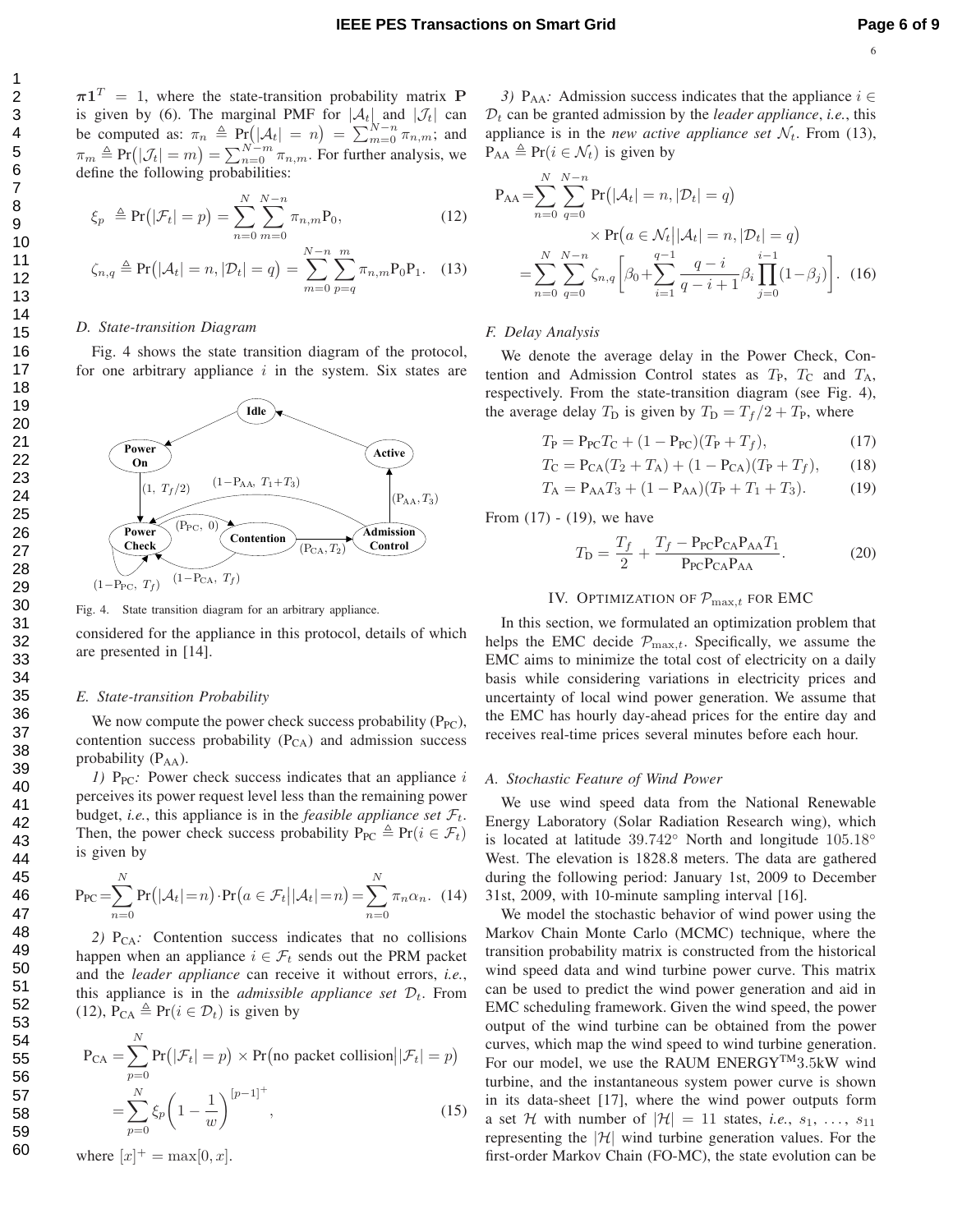described by the transition probability matrix Q, whose entry  $q_{ij}$  represents the transition probability from state i at time  $t-1$  to state j at time t, *i.e.*,  $q_{ij} = Pr{X_t = j | X_{t-1} = i}$ , which is independent of time  $t$ . Second and third order Markov chains can also be used to describe the stochastic behavior. However, following the results in [18], these models provide approximately the same level of modeling accuracy as FO-MC. Thus, for simplicity in exposition, we choose FO-MC. Given the wind power data,  $q_{ij}$  can be estimated using the Monte Carlo method:

$$
q_{ij} = \frac{n_{ij}}{\sum_{k \in \mathcal{H}} n_{ik}},\tag{21}
$$

where  $n_{ij}$  is the number of transitions from i to j encountered in the records. Fig. 5 shows the transition probability matrix Q obtained from the data. We notice that the diagonal and near-diagonal entries dominate, demonstrating the high autocorrelation of the wind power sequence.



Fig. 5. Transition probability matrix of wind power

#### *B. Problem Formulation*

Given  $Q$  and the initial state  $s_{i0}$ , an estimate of the expected value of wind power at time  $t$  is given by

$$
\tilde{W}_t = \sum_{j=1}^{|\mathcal{H}|} s_j \left[ \mathbf{Q}^t \right]_{i0,j}, \tag{22}
$$

where  $[X]_{i,j}$  indicates the entry with row i and column j in matrix X. We formulate the optimization problem for the EMC at time  $t_0$  with T-hour look ahead, K-min time slots in a rolling-based manner. Note that  $T = 24$  is for daily optimization. For each time t, the EMC optimizes  $\mathcal{P}_{\text{max},t}$  for  $Z = 60T/K$  cycles from  $t_0$ , *i.e.*,  $t \in [t_0 + 1, t_0 + Z]$ , with the predicted values of wind power  $\tilde{W}_{t_0+1}$ ...  $\tilde{W}_{t_0+Z}$  using the actual wind power  $W_{t_0}$  as the initial state in (22). The problem can, therefore, be formulated as follows:

$$
\min_{\mathcal{P}_{\max,t}} \sum_{t=t_0+1}^{t_0+Z} \kappa_t(\mathcal{P}_{\max,t} - \tilde{W}_t)
$$
\n
$$
\text{s.t.} \quad \mathcal{L}_t + \tilde{W}_t \le \mathcal{P}_{\max,t} \le \mathcal{U}_t + \tilde{W}_t,
$$
\n
$$
\sum_{t=t_0+1}^{t_0+Z} \mathcal{P}_{\max,t} \cdot \frac{K}{60} \ge \mathcal{E}_{t_0}.\tag{23}
$$

Here,  $\kappa_t$  is the electricity price with K-minute the interval. Since wind power data intervals and pricing signal updates are 10-minute and 1-hour, respectively, the optimization interval K can be chosen as 10 minutes. The price  $\kappa_t$  during the first hour after  $t_0$  can be the real-time price (obtained several minutes before that hour). The following prices can either use the forecast hourly price as shown in [10], or the dayahead price for approximation.  $\mathcal{L}_t$  and  $\mathcal{U}_t$  denote the lower and upper bounds, respectively, for power consumption level at time t.  $\mathcal{E}_{t_0}$  denotes the minimum total power consumption for T hours horizon starting from  $t_0$ . These parameters can be determined by the EMC using learning algorithms that follow the consumer's usage patterns. Alternatively, we may select  $\mathcal{L}_t$  as the aggregate power consumption level by realtime appliances, *i.e.*,  $\mathcal{L}_t = \sum_{i \in \mathcal{V}_t} \mathcal{P}_i + \delta_t$ , where  $\mathcal{V}_t$  denotes the set of critical appliances at time t, while  $\delta_t$  denotes the slack power level that corresponds to critical appliances with cycle power (*e.g.* air conditioners). Such a selection of  $\mathcal{L}_t$ guarantees sufficient power budget to accommodate for realtime appliances. Additionally,  $U_t$  may be provided by the utility/aggregator to avoid aggregate peak power. We note that, with additional (predicted) wind power, the lower and upper bounds for  $\mathcal{P}_{\text{max},t}$  are adjusted accordingly in (23).

#### V. NUMERICAL RESULTS

We assume the time frame length  $T_f = 5$  min, where  $T_1 =$ 4.5 minutes,  $T_2 = 29.9s$  and  $T_3 = 0.1s$ . The beacon signal and each packet are 0.1s long, and thus the number of slots in the power request phase is  $w = 298$  (not including the beacon signal). We consider  $L$  appliance types, and assume the power  $P_i = k\varepsilon$ ;  $i = 1, \dots, N$ ,  $k = 1, \dots, L$ , which is uniformly distributed, *i.e.*,  $p_k \triangleq Pr(\mathcal{P}_i = k\varepsilon) = 1/L$ . For simulations, we choose  $L = 5$  and  $\varepsilon = 100W$ . For simplicity, we assume all L appliance types to have a duration of use that is exponentially distributed with mean  $1/\mu$ .

# *A. Delay Characteristics*

We assume  $\mathcal{P}_{\text{max},t} = \mathcal{P}_{\text{max}}$  and a fixed arrival rate of  $\lambda$ for all hours. First, in Fig. 6, we plot the average delay as a function of  $\mathcal{P}_{\text{max}}$  for different  $(\lambda, \mu)$  combinations. Results



Fig. 6. Average delay versus  $\mathcal{P}_{\text{max}}$  with various  $(\lambda, \mu)$  (Simulation and theoretical results). We choose random ACM and  $N = 15$ .

demonstrate that the average delay  $(i)$  decreases with increasing  $\mathcal{P}_{\text{max}}$ ; (*ii*) increases with appliance request (arrival) rate  $\lambda$ ; and (iii) decreases with power usage complete (departure) rate  $\mu$ . We also plot the theoretical average delay, given by (20), and see that it matches with the simulation results. We also note that, as  $P_{\text{max}}$  increases beyond a certain value, *i.e.*,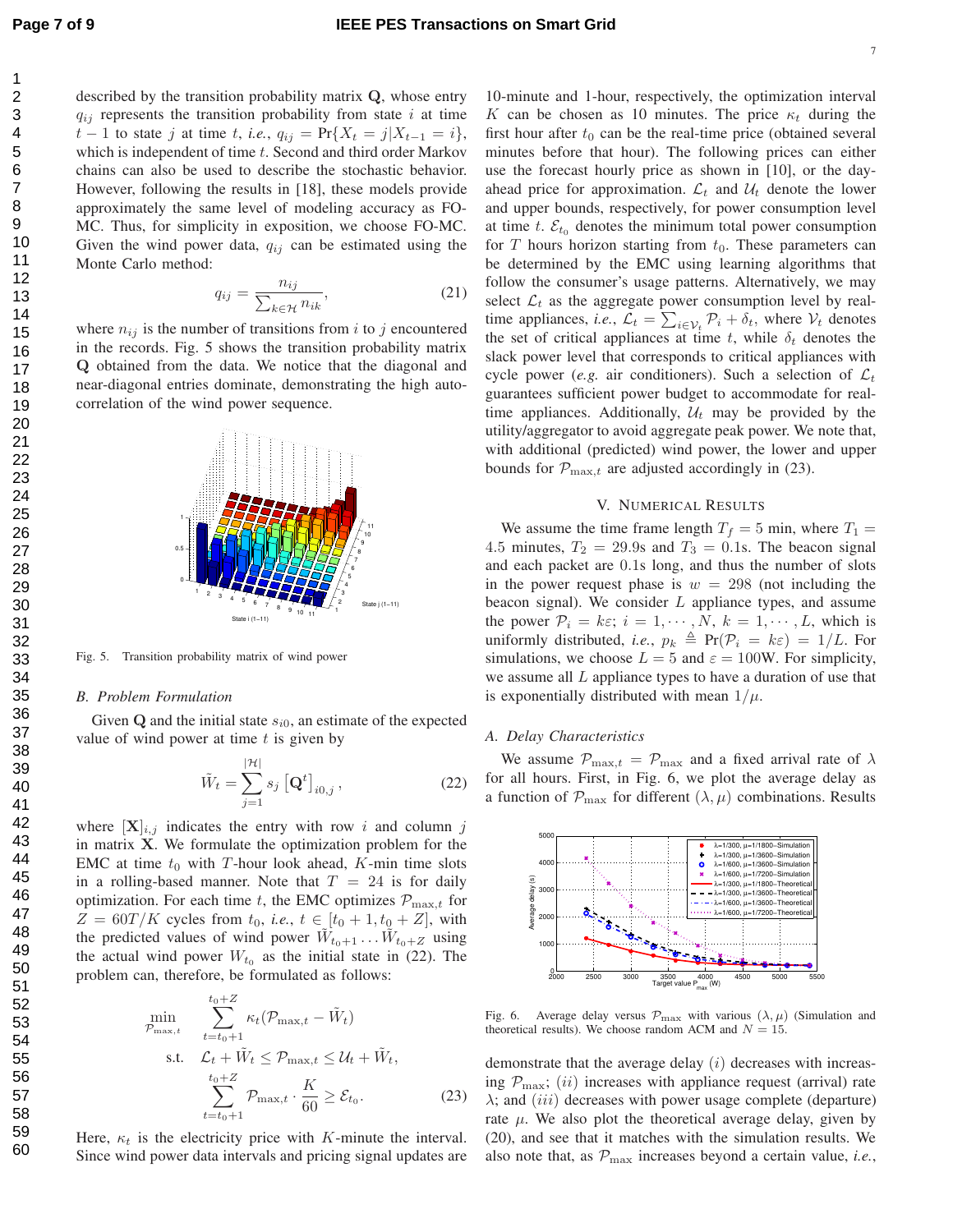when the total power consumption without scheduling is at most  $\mathcal{P}_{\max}$ , the average delay converges to the overhead of the protocol  $\approx T_f/2 + T_2 + T_3 = 180s$ . This can also be seen from (20) corresponding to  $P_{PC}P_{CA}P_{AA} = 1.2$ 

In Fig. 7, we plot the average delay as a function of the number  $N$  of appliances with different ACMs. We see that the average delay increases as  $N$  increases, since larger number of appliances cause more congestion. We also note that the average delays of the three ACMs are comparatively close to each other. From the plot we conclude that, since random ACM has linear implementation complexity, it can be considered to be a desirable option.



Fig. 7. Average delay versus  $N$  with various ACMs. In the simulations, we choose we choose  $\mathcal{P}_{\text{max}} = 3000W$ ,  $\lambda = 1/900$ , and  $\mu = 1/3000$ .

Fig. 8(a) shows the average delay versus the target power budget  $P_{\text{max}}$  with different number of critical appliances in the system. We only present results for the random CCM policy as



(a) Average delay with critical apps (b) Average curtailment per frame

Fig. 8. With critical appliances. In the simulations, we choose  $N = 15$ ,  $\lambda = 1/900$ , and  $\mu = 1/3000$ .

the performance of other schemes matches closely with this. We see that with more critical appliances, the average delay for schedulable appliances become larger. This is primarily due to the fact that when one schedulable appliance is curtailed by the EMC/leader appliance, it needs to re-compete with other appliances to join the active set. When accounting for all appliances, it is interesting to note that the average delay is almost the same as the case of no critical appliance, indicating the presence of critical appliances will not increase the average delay in the system. Fig. 8(b) shows the average curtailment with different number of critical appliances. As expected, we see that with a larger number of critical appliances or smaller  $P_{\text{max}}$ , the average number of curtailment becomes larger.

#### *B. Load Scheduling Results*

We plot the power consumption of the proposed scheme using an optimized  $\mathcal{P}_{\text{max},t}$  obtained from (23). We employ

the price profile of 100 consecutive days as the day-ahead location marginal price (LMP) in the New York City zone from archival data  $(09/01/2011 - 12/31/2011)$  of New York ISO [19]. Given the wind power data, the specified upper and lower bounds  $(U_t, \mathcal{L}_t)$  and the total power consumption constraint  $(\mathcal{E}_{t_0})$ , the plot of the optimized  $\mathcal{P}_{\max,t}$  for a day is shown in Fig. 9(c). For comparison, we also show the plot of  $\mathcal{P}_{\text{max},t}$  which does not consider the wind power in Fig. 9(b), *i.e.*,  $\tilde{W}_t = 0$  in the optimization problem (23). The wind power and electricity price profile for that day are



Fig. 9. Optimized power budget  $\mathcal{P}_{\text{max},t}$  for a day.

shown in Fig. 9(a). The following comments are in order:  $(i)$ The optimization enables  $\mathcal{P}_{\text{max},t}$  to be lower during high-price periods and vice versa, which improves the customers' savings in energy cost; (ii) during periods of wind power,  $\mathcal{P}_{\text{max},t}$  is higher, which encourages customers to use the cheaper wind power, alleviating congestion in appliance access and thereby lowering average delay for each appliance.

We note that the benefits discussed above depend on how closely the actual demand using the proposed scheduling scheme approaches to the target value  $\mathcal{P}_{\text{max},t}$ . Fig. 10 shows the scheduling results of our scheme using the power budget obtained in Fig. 9. Here, we vary the mean arrival rate of appliances based on the time-of-day. Specifically, we assume an arrival rate of  $\lambda = 1/1800$  during the hours  $[1:7]$ ;  $\lambda = 1/900$ during the hours [8 : 17] and [23 : 24]; and  $\lambda = 1/200$  during the hours [18 : 22]. We see that, for both the cases of with and without wind power, the scheduled total power consumption is below and close to the target value  $\mathcal{P}_{\text{max},t}$ . The proposed scheme enables powering-on of appliances to be scheduled as long as the power budget is available. Further, the max-power ACM guarantees the smallest gap between actual consumption and the target power  $\mathcal{P}_{\text{max},t}$ .

Next, in Fig. 11(a), we compare the cost of buying electricity from the grid over 100 days under the proposed scheme, and the non-scheduling policy; both policies consider the influence of wind power. We see that, with and without wind power the cost saving using the proposed scheme is 34.11% and 33.73%, respectively, better compared to the nonscheduling policy. The reason can be attributed to the fact that

<sup>&</sup>lt;sup>2</sup>Since the number N of appliances is not large, the PRM packet receiving probability  $P_{CA} \approx 1$ .